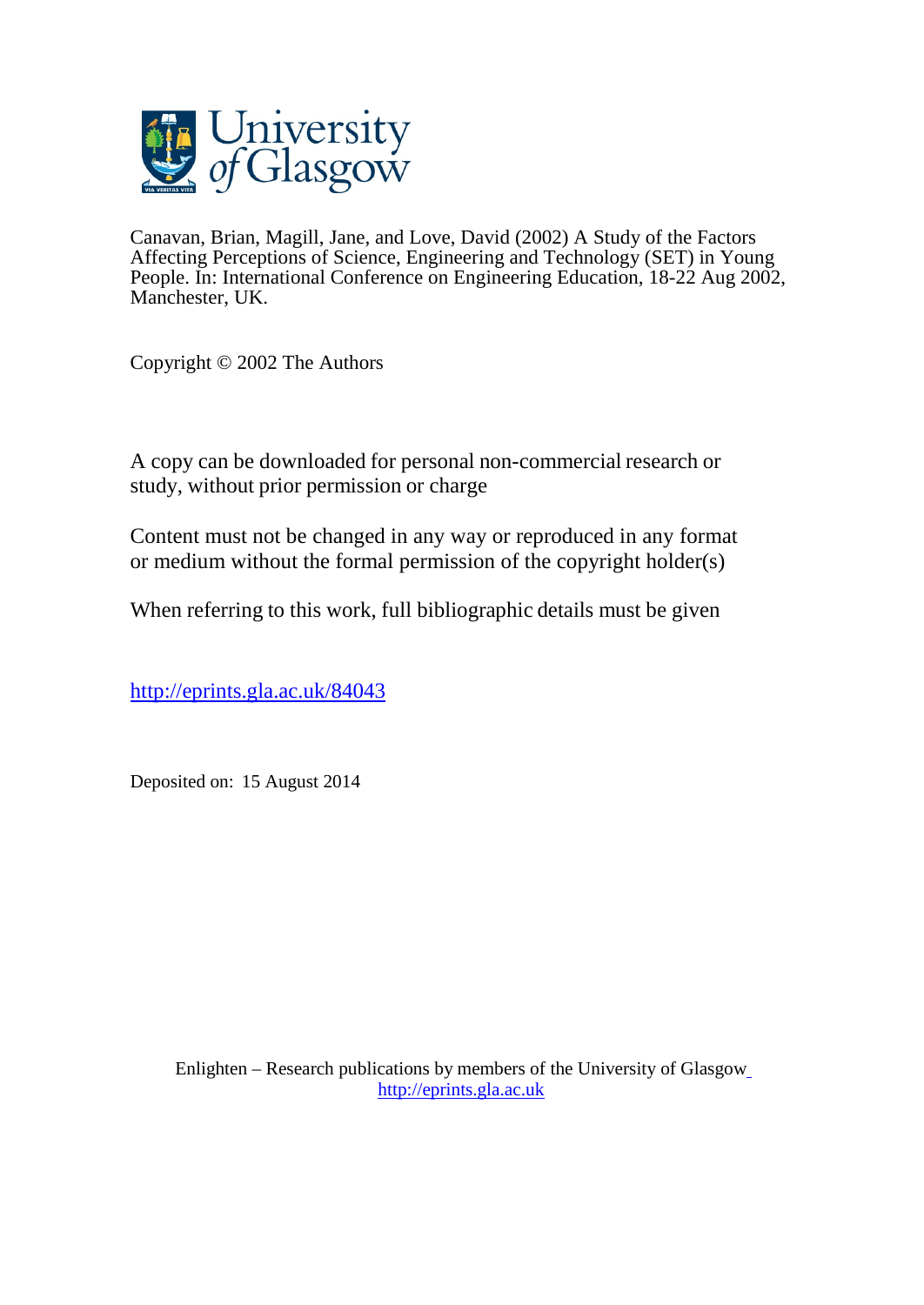# **A STUDY OF THE FACTORS AFFECTING PERCEPTION OF SCIENCE, ENGINEERING AND TECHNOLOGY (SET) IN YOUNG PEOPLE**

*Brian Canavan<sup>1</sup> , Jane Magill <sup>2</sup> and David Love<sup>3</sup>*

**Abstract** *This paper intends to present results from a study of young people's perceptions of science, engineering and technology (SET) and the influence of outreach activities. The poor uptake of SET subjects has long been considered a problem in Britain and many outreach initiatives exist to encourage an improvement in this area. At the University of Glasgow we are carrying out a long-term study of young people's perceptions of SET and the role of outreach initiatives in promoting it.*

*The initial results of the study illustrate quite dramatically, that there are marked differences between pupil's enjoyment of SET subjects and their perceptions of these subjects for future careers. These differences are particularly stark in the case of girls where, even at age 10 or 11, the percentage considering a career in SET already lags behind boys by a large margin. Our research also suggests that it is not sufficient to offer exciting SET outreach activities and that a much deeper understanding of perceptions of SET subjects is required. It is the intention of our long-term project to address this issue and to make recommendations for those involved in the development of SET education.*

*Index Terms ¾ Education, SET, outreach, young people, gender.*

# **INTRODUCTION**

The role of science, engineering and technology as a driver of society's development and economic growth is an important one. This role however is sadly not reflected in current employment trends in the UK. An example of this being the decline of manufacturing jobs in the UK, which shows a drop of 39% from 1978 to 2000 [6]. Sir Gareth Roberts' recent review of SET [9] highlights the contribution that it makes to the economy and society more generally. He does however express concern at the decline of provision in the UK in recent years.

*"The Review has identified a number of serious problems in the supply of people with the requisite high quality skills…there have been significant falls in the numbers taking physics, mathematics, chemistry and engineering qualifications. These downward trends, combined with deficiences in transferable skills among graduates, could*

*undermine the Government's attempts to improve the UK's productivity and competitiveness."*

The diverse range of generic and specialist skills and knowledge which SET undergraduate students gain are becoming increasingly attractive to non-SET employers with 54% of SET graduates entering non-manufactucturing or construction sectors [2]. In exploring the relationship between young people's perceptions of SET and their career choices, a number of factors have been considered.

- 1. How perceptions are formed.
- 2. External influences on perceptions.
- 3. Ability to change perceptions.

To date the study has collected perceptions data from a broad selection of stakeholder groups in order to give a overview of the position of SET and it is hoped that trends and relationships can be identified and highlighted over the coming years. The stakeholder groups chosen to inform this study are:

- Primary 7 pupils (10-12 years old).
- Secondary pupils (13-14 years old).
- Parents of secondary pupils.
- Undergraduate student facilitators.

The parents chosen for consultation within the scope of the study were of second year pupils at a secondary school who were just about to make their subject choices at Standard Grade level. The research to date has employed both qualitative and quantitative methodologies in order to explore and develop findings as the the analysis of data progresses. To this end, data have been collected using survey questionnaires which have combined open and closed questions so that effective triangulation and elaboration of responses can be achieved. This has been supported by the use of semi-structured interviews and will be further supported with stakeholder focus groups as the study progresses.

# **YOUNG PEOPLE'S PERCEPTIONS**

The phenomenalistic assertion that our perceptions are formed by our interactions with and experience of our environment gives cause for consideration of the world view of scientists, engineers and technologists. The commonly

**International Conference on Engineering Education August 18–21, 2002, Manchester, U.K.**

 1 Brian Canavan, University of Glasgow, Robert Clark Centre for Technological Education, 66 Oakfield Avenue, Glasgow b.canavan@elec.gla.ac.uk

<sup>&</sup>lt;sup>2</sup> Jane Magill, University of Glasgow, Robert Clark Centre for Technological Education, 66 Oakfield Avenue, Glasgow j.magill@elec.gla.ac.uk

<sup>&</sup>lt;sup>3</sup> David Love, University of Glasgow, Robert Clark Centre for Technological Education, 66 Oakfield Avenue, Glasgow d.love@elec.gla.ac.uk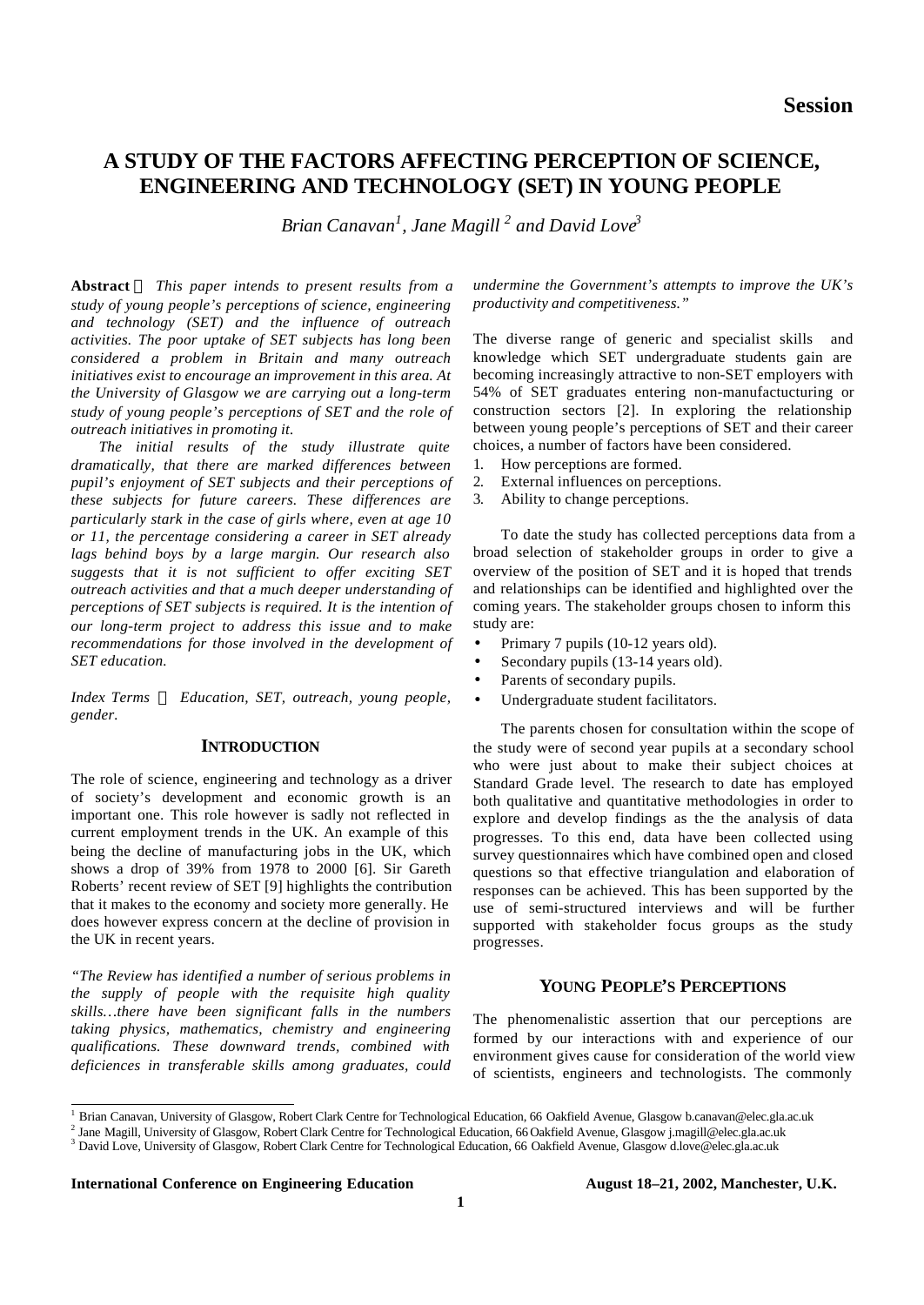**Session**

held vision of the 'nerdy' scientist or eccentric inventor, who works in isolation of the outside world is an enduringly negative one [1]. The media often portrays scientists, engineers and technologists in a stereotypical and anti-social manner which does little to promote them as role models or the subject as a potential career. Much conflict has taken place over recent years as to how SET is portrayed in the media and therefore perceived by the public in general.

Dr Tom Wilkie, former science editor of the Independent newspaper takes the media to task on this issue in Hargreaves' report on the media's relationship with the science community [3].

*"British press coverage conveys a strange impression of the isolation of science. Scientists appear as figures in possession of great power, but remote from the public at large."*

In order to evaluate young people's general perceptions of SET at the crucial period of secondary school when subject choices are being made, a sample of 68 second year pupils who had just made their subject choices were surveyed. The sample consisted of 33 male and 35 female pupils.

Since subject choice can be related to career preference, respondents were asked what kind of job they would like when they left school. Table I indicates the imbalance between sexes in terms of career choice.

TABLE I

What kind of job would you like when you leave school?

|                    | Male | Female |
|--------------------|------|--------|
| <b>SET</b> related | 48%  | 6%     |
| Non SET related    | 45%  | 83%    |
| Don't know         | 7%   | 11%    |

When pupils were asked to list three SET related jobs, the most popular three choices were:

- 1. Car mechanic (54%)
- 2. Computer engineer/programmer (28%)
- 3. Electrician (22%)

This finding indicates a lack of awareness of SET careers at a professional level and was compounded by the fact that 53% of respondents claimed not to know anyone who was involved in SET as a career. The choice of computer engineer/programmer was often linked directly with boys' enthusiasm for computer games.

Pupils also displayed a marked preference for non-SET subjects when asked their favourite subjects at school. When they were asked for their favourite three subjects, the top five subject choices were:

#### **International Conference on Engineering Education August 18–21, 2002, Manchester, U.K.**

- 1. Physical education (47%)
- 2. Music (41%)
- 3. Art & Design (34%)
- 4. Drama (22%)
- 5. Computing (19%)

The prevalence of non-SET vocational subjects as pupils' preferences is demonstrated here, with the link between the fifth choice, computing and play through computer games as discussed earlier, also evident.

# **PARENTS'/GUARDIANS' PERCEPTIONS**

The role of parents in the subjects chosen by young people is an important one. Therefore, in order to gain an insight into the influence of parents and guardians on subject choice and future career choices a questionnaire was administered in which results were obtained from 28 respondents. Table II clearly indicates that a large majority of respondents regarded engineering as a worthwhile profession.

#### TABLE II

Would you regard engineering as a worthwhile profession for your child/children?

| Yes |      | Don't know |
|-----|------|------------|
|     | ، ۱۵ |            |

When asked if they hoped their child/children would enter university upon leaving school, 83% of respondents answered 'yes'. The high number of respondents who highlighted career flexibility (Table III) as the most important consideration in selecting subject options, whilst at the same time giving control of subject options to their children (Table IV), demonstrates parents/guardians concerns for their children's happiness whilst keeping their options open in terms of future careers. This could be said to coincide with today's more flexible and less geographically dependent attitude to work. In particular it contrasts with the historical nature of engineering employment associated with the first half of last century in the UK where career paths were often less flexible and dictated by large localised manufacturing industries and workforces.

#### TABLE III

What do you feel is the most important consideration in selecting subject options?

| Career flexibility | Specific career | Ability |
|--------------------|-----------------|---------|
| 63%                | 8%              | 29%     |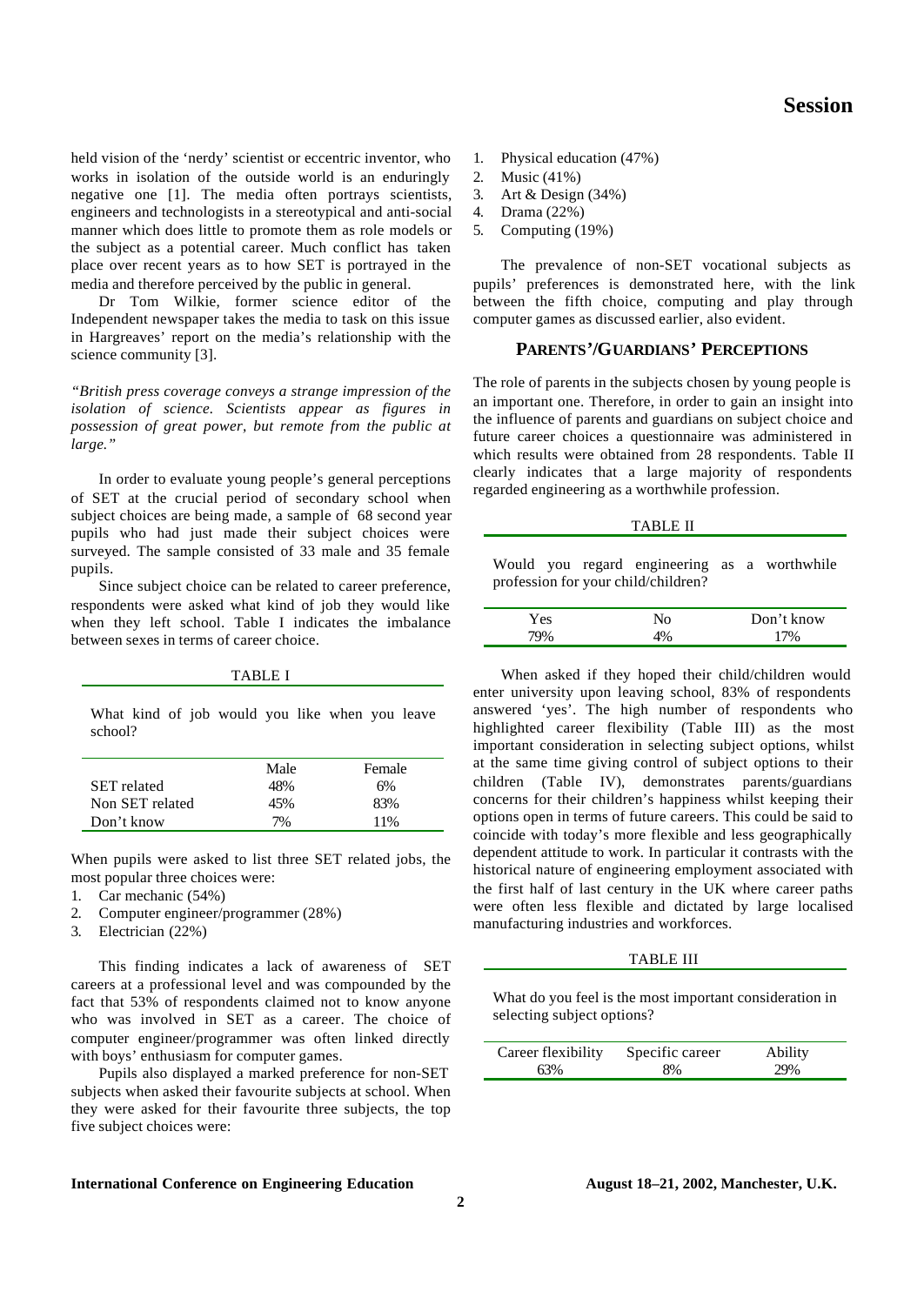| <b>Session</b> |
|----------------|
|                |
|                |

| <b>TABLE IV</b><br>Who should play the largest part in selecting your<br>child/children's options? |       |        | questionnaire wa |                                                                            |
|----------------------------------------------------------------------------------------------------|-------|--------|------------------|----------------------------------------------------------------------------|
|                                                                                                    |       |        |                  | with undergradu<br>pupils during the<br>In order to g<br>of the roles of s |
| Parent/guardian                                                                                    | Child | School | Don't know       | were asked wha                                                             |
| 8%                                                                                                 | 83%   | 4%     | 4%               | actually do. A<br>explicitly differe                                       |

### **SET OUTREACH INITIATIVES**

Whilst SET outreach initiatives offer young people exciting and diverse opportunities to interact and learn through a range of activities, their influence on future career choice appears minimal. Woolnough [11] classifies SET activities in two categories:

- 1. **Pupil research activities** students are personally involved in problem solving.
- 2. **Stimulus activities** stimulation of learning through the promotion of products and processes by a third party.

The contextualised nature of many SET outreach initiatives, whether research or stimulus based gives young people the opportunity to engage in problem solving in a constructivist manner. Learning is encouraged through cooperation with other learners, with tasks set in real world contexts engendering the development of skills, attitudes and knowledge in an integrated manner. Research activities in particular give added value in terms of social interaction between learners as an accompaniment to individual learning. Matthews [7] in particular has highlighted the role of SET and science in particular in promoting young people's social and emotional development.

# **THE YOUNG TECHNOLOGISTS' CHALLENGE**

A case study was carried out which looked in detail at 10 to 12 year olds' perceptions of a particular research based initiative, The Young Technologists' Challenge. In total, a sample of 120 children (62 male and 58 female) who had completed the activity in two primary schools responded to questionnaires over two years. In addition to this, observational data has been collected as the pupils have progressed through the challenge.

The aim of the challenge is to help schools implement outcomes for the Technology component of the Scottish national guidelines for Environmental Studies 5-14. The challenge itself involves the construction of a themed tabletop display utilising a standardised selection of components such as pulleys, gears, LEDs and solar cells.

After completion of the initiative, pupils were asked to complete a questionnaire which investigated their perceptions of the initiative as well as their perceptions of science, engineering and technology more generally. The

as supported by semi-structured interviews ate students who acted as facilitators for challenge.

ain an insight into the pupils' understanding cientists, engineers and technologists, they at scientists, engineers and technologists surprising  $24\%$  of pupils were able to explicitly differenciate between the research and discovery role of scientists and application role of engineers/technologists. This was evenly split between male and female pupils.

Examples of pupil statements were:

*"Scientists try to figure out stuff, technologists try to work out stuff and build it and engineers try to build things together."*

*"Engineers build things like planes, ships and cars. Scientists research things like medical cures and dinosaurs. Technologists are like inventors."*

*"Scientists research things and find out about things. Engineers fix things. Technologists build things to do with technology."*

At variance with the earlier discussion on stereotypical negative images of scientists, many pupil statements identified perceptions of scientists, engineers and technologists as positive role models, often citing their relationship with improving the environment and making '…the world a better place.' When asked whether they enjoyed science, engineering and technology, pupils responses were largely positive (Table V).

TABLE V

Do you enjoy science, engineering and technology?

|            | Year 1 | Year 2 |
|------------|--------|--------|
| Yes        | 66%    | 72%    |
| No         | 15%    | 4%     |
| Don't know | 19%    | 23%    |

As a supplement to whether they enjoyed SET, respondents were asked why they enjoyed science, engineering and technology. Responses fell predominantly into five categories (note: pupils may have cited more than one category).

1. problem solving/challenge (29%)

2. learning/knowledge acquisition (38%)

- 3. building/practical work (50%)
- 4. fun/excitement/creative (53%)
- 5. groupwork (9%)

Examples of pupil statements were:

*"I enjoy science and technology because it is fun, you learn lots of things and it's good education."*

### **International Conference on Engineering Education August 18–21, 2002, Manchester, U.K.**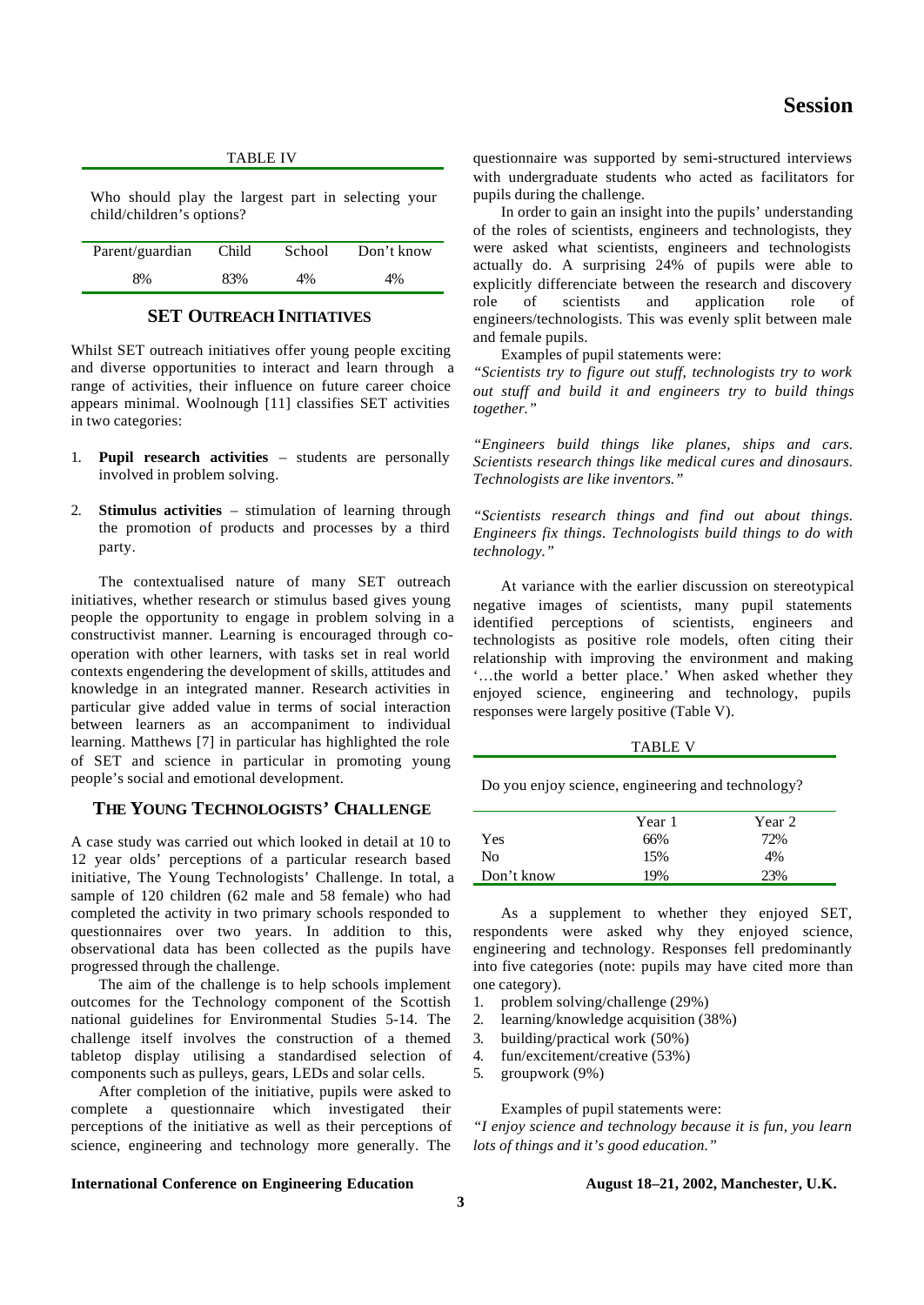*"I enjoy it because I like a bit of a problem if something goes wrong. Also because it involves teamwork."*

*"I enjoy it because it's exciting and you get to learn how to construct and put things together."*

A large majority of pupils responded positively to the activity over the two years. Any disparity between the responses for the two years can, to an extent be attributed to the success of the chosen theme for the challenge in each year (Tables VI & VII).

|                                                   | TABLE VI |        |
|---------------------------------------------------|----------|--------|
| Did you enjoy the Young Technologists' Challenge? |          |        |
|                                                   | Year 1   | Year 2 |
| Yes                                               | 77%      |        |

| вı<br>◟ |  |
|---------|--|
|         |  |

No 12% 2% Don't know 11% 9%

Would you like to do something like this again?

|            | Year 1 | Year 2 |
|------------|--------|--------|
| Yes        | 60%    | 66%    |
| No         | 16%    | 13%    |
| Don't know | 23%    | 21%    |
|            |        |        |

When positive pupil perceptions of the initiative is related to potential career however, a clear breakdown in the ability of the initiative to translate to career choice becomes apparent (Table VIII).

| TABLE VIII |  |
|------------|--|
|------------|--|

What kind of job would you like when you leave school?

|                    | Year 1 | Year 2 |
|--------------------|--------|--------|
| <b>SET</b> related | 25%    | 32%    |
| Non SET related    | 70%    | 66%    |
| Don't know         | 5%     | 2%     |

Interestingly, the survey showed that pupils' use of the Internet has increased over the two year period from 88% using it sometimes or often in year 1, rising to 98% in year 2. This proved to be strongly linked to SET related career choices for male pupils, where 83% listed ICT related careers as their preference although just 2% of female pupils expressed an interest in ICT as a career.

When asked why they had chosen particular careers most respondents cited their enjoyment of the subject area. Where financial reward was highlighted, this was never

**International Conference on Engineering Education August 18–21, 2002, Manchester, U.K.**

**4**

associated with SET related careers, but was associated with careers such as lawyer and doctor on a number of occasions.

#### **GENDER ISSUES**

The survey findings from the case study have also highlighted the gender imbalance of young people's perceptions of SET in concurrence with other studies [2,8,10,11]. Analysis of the questionnaire by gender indicates a marked difference in percpetions of the initiative along gender lines, with female pupils reacting, paradoxically, more positively than male pupils (Tables IX & X).

#### TABLE IX

Did you enjoy the Young Technologists' Challenge?

|            | Male  | Female |
|------------|-------|--------|
| Yes        | 77%   | 86%    |
| No         | 11.5% | 5%     |
| Don't know | 11.5% | 9%     |
|            |       |        |

TABLE X

Would you like to do something like this again?

|            | Male | Female |
|------------|------|--------|
| Yes.       | 56%  | 69%    |
| No         | 13%  | 17%    |
| Don't know | 31%  | 14%    |

Whilst female pupils appear to have enjoyed the experience of participation in the initiative more than their male counterparts, this is not however borne out in future career aspirations (Table XI).

#### TABLE XI

What kind of job would you like when you leave school?

|                    | Male | Female |
|--------------------|------|--------|
| <b>SET</b> related | 37%  | 17%    |
| Non SET related    | 56%  | 81%    |
| Don't know         | 7%   | 2%     |

Interviews with two undergraduate student facilitators who supported pupil activities during the Young Technologists' Challenge explored their observations and findings throughout the challenge. In one particular school the challenge was regarded as a 'status topic' with pupils aware of the challenge in primaries 5 and 6, although not actually allowed to participate until primary 7. This created a